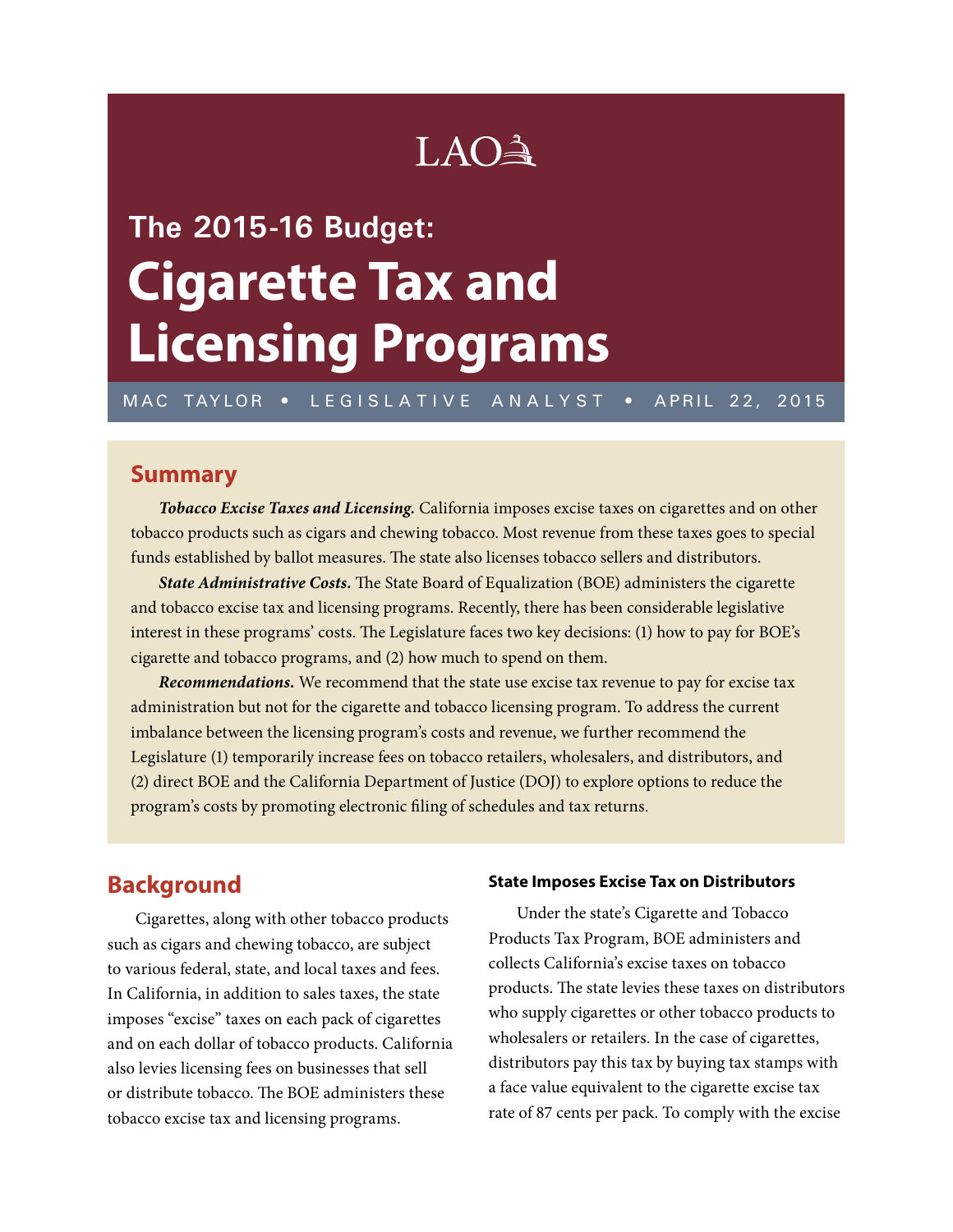tax, distributors must affix one of these stamps to each pack that they distribute to wholesalers or retailers. In the case of other tobacco products, distributors pay a tax equivalent to roughly 29 percent of the products' wholesale price. BOE adjusts this rate each year based on price changes.

*Most Cigarette and Tobacco Excise Tax Revenue Goes to Special Funds.* Figure 1 shows the distribution of tobacco excise tax revenues in 2013-14. The state's General Fund received \$90 million of these revenues. The rest was allocated to special funds to support specific programs as follows:

- \$460 million for childhood development programs pursuant to Proposition 10, approved by voters in 1998.
- \$270 million for tobacco education and prevention, tobacco-related disease research, health care for low-income persons, environmental protection, and recreation programs pursuant to Proposition 99, approved by voters in 1988.

\$20 million for breast cancer-related research and breast cancer screening for uninsured women pursuant to Chapter 661, Statutes of 1993 (AB 2055, Friedman).

*Each Fund Pays Share of Cost for Tax Administration.* BOE spreads the cost of administering the excise tax across each of the funds receiving revenue from this source, with each fund paying a share of costs that is roughly in proportion to its share of total excise tax revenue. The *2015-16 Governor's Budget* proposes spending \$25 million on BOE excise tax administration and continuing to apportion these costs across the four funds that receive the excise tax revenue.

#### **State Licenses Retailers, Wholesalers, and Distributors Graphic Sign Off**

*California Entered Master Settlement Secretary* Agreement. In the 1990s, many states sued tobacco companies for damages related to the effects of smoking. In 1998, 46 states—including California and the four largest cigarette manufacturers settled these lawsuits with a "Master Settlement Agreement"



(MSA). As described in the nearby box, the MSA imposes a variety of obligations on participating tobacco companies, including a requirement to make annual payments to each settling state. Annual MSA payments to California's state and local governments total hundreds of millions of dollars.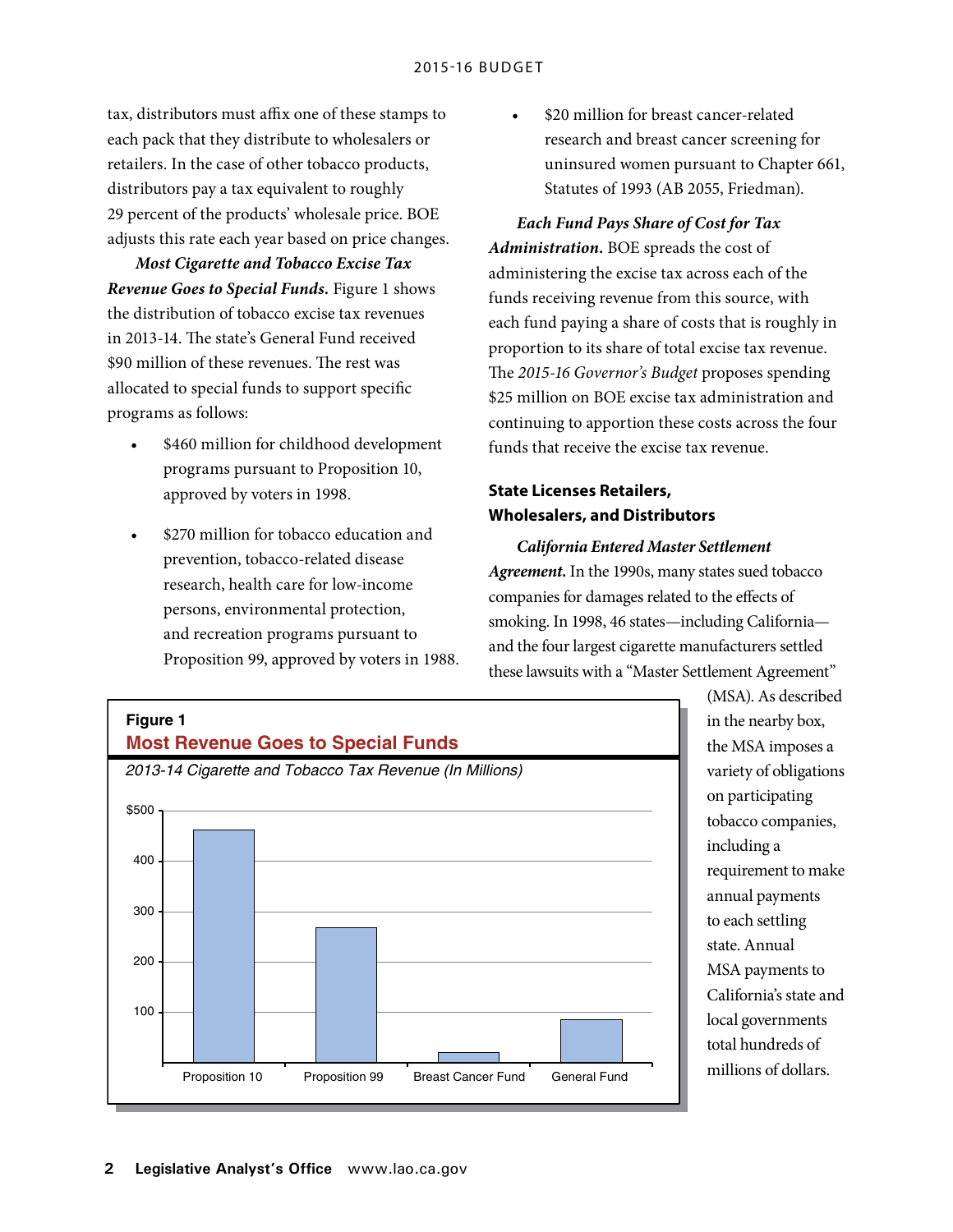*Licensing Program Supports Activities Related to MSA.* Under the MSA, states must maintain accurate records of cigarette sales and must "diligently enforce" various payment requirements related to those sales, including the payment of state excise taxes. To fulfill California's obligations under the MSA, the Legislature created new programs administered by BOE and DOJ, including a new Cigarette and Tobacco Products

Licensing Program (Chapter 890, Statutes of 2003 [AB 71, Horton]). Under this program, BOE registers several types of businesses involved in the sale or distribution of cigarettes and tobacco products. To register, cigarette and tobacco retailers pay a one-time licensing fee of \$100. Distributors and wholesalers pay an annual licensing fee of \$1,000. Once licensed, businesses are subject to recordkeeping and inspection requirements.

#### **The Tobacco Master Settlement Agreement**

*Agreement Created Ongoing Revenue Stream.* California and 45 other states entered a Master Settlement Agreement (MSA) with the four largest cigarette manufacturers in 1998. (Since then, many other manufacturers have become "participating manufacturers" by agreeing to the terms of the MSA.) Under the MSA, participating manufacturers make payments to California totaling hundreds of millions of dollars annually. One-half of this money goes to local governments while the other half goes to the state. In the past, the state borrowed against its share of this payment stream in order to balance the budget. The state's share of settlement revenue currently is dedicated to repaying this debt.

*Revenue Depends on Enforcement.* Although many tobacco manufacturers have decided to participate in the MSA, some have not. Under the MSA, each state must (1) pass laws requiring these non-participating manufacturers to make certain payments to the state based on their cigarette sales and (2) "diligently enforce" these payment requirements by tracking all cigarettes sold in the state. If a state does not fulfill these obligations, participating manufacturers can seek to lower their payments through arbitration. To fulfill California's obligations under the MSA, the Legislature created new programs administered by the State Board of Equalization (BOE) and the Department of Justice, including BOE's Cigarette and Tobacco Licensing Program.

*Recent Arbitration Reduced Payments to Some States.* In recent years, participating cigarette manufacturers have argued that their payments to some states—including California should be smaller because the states did not diligently enforce the MSA's provisions related to non-participating manufacturers. Under the MSA, a federal arbitration panel is responsible for resolving these types of disagreements. Many states, including California, settled this dispute prior to arbitration. Under this settlement, the tobacco manufacturers made the disputed payments, but the states provided the manufacturers with some credits against their future payments. Fifteen states chose to proceed with arbitration instead of settling. In 2013, the arbitration panel ruled that nine of those fifteen states had enforced their laws diligently and were entitled to the money that the tobacco companies had withheld. However, the panel found that six states had not enforced their laws diligently, and it reduced payments to those states accordingly. This arbitration applied to payments for the 2003 sales year; later years are still in dispute.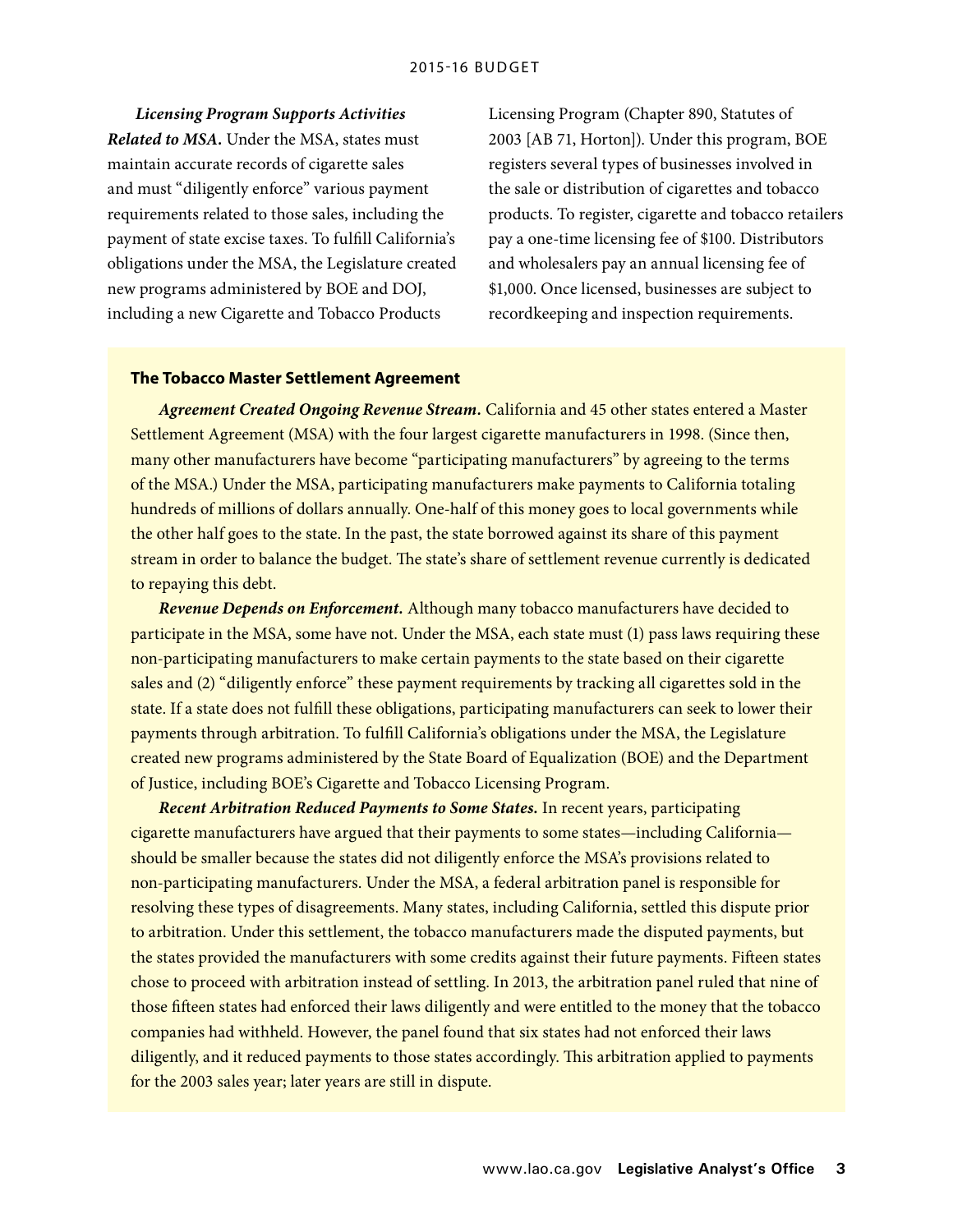#### **Licensing Program Expenditures Exceed Fee Revenue**

As shown in Figure 2, licensing fees generated \$18 million for the state licensing program in 2003-04. This initial influx of revenue was more than sufficient to pay the program's costs in 2003-04. In subsequent years, however, fee revenue typically has been one-tenth of this initial level, and expenditures have consistently exceeded revenue. From 2005-06 to 2013-14, annual expenditures averaged \$7 million more than annual fee revenue.

*2006-07 Budget Shifted Funding.* In 2006-07, the Legislature approved a budget proposal to begin charging the four funds that receive cigarette and tobacco excise tax revenue for part of the costs of administering the licensing program. As a result of this change, these funds have had reduced resources for programmatic purposes. Today, these funds pay about four-fifths of the licensing program's costs, and the rest is paid from licensing fees.

## **Legislature Required Report on Funding Options**

programmatic funds for special and General Fund programs. In response to these concerns, the Legislature approved supplemental reporting language (SRL) requiring BOE to:

- Submit a report on the administrative costs of the cigarette and tobacco excise tax and licensing programs.
- Hold a stakeholder meeting.
- Submit a report on alternative approaches for funding the licensing program.

*BOE's Report on Funding Options.* The report BOE submitted in response to the SRL describes 11 options, listed in Figure 3, that focus on the licensing program. (Although the SRL did not require BOE to report on tax administration, stakeholders have also raised concerns in that area.) The report does not make a recommendation. Six of the options included in the report raise revenue to pay for licensing program administrative costs, thereby reducing the costs paid with excise tax revenue. For example, one option replaces the current one-time retailer

representatives from Proposition 10 programs expressed concerns about the costs and funding of BOE's cigarette and tobacco programs, particularly the licensing program. Specifically, they expressed concern that administrative costs of the licensing program were being supported by excise tax funds, resulting in reduced

In 2014,

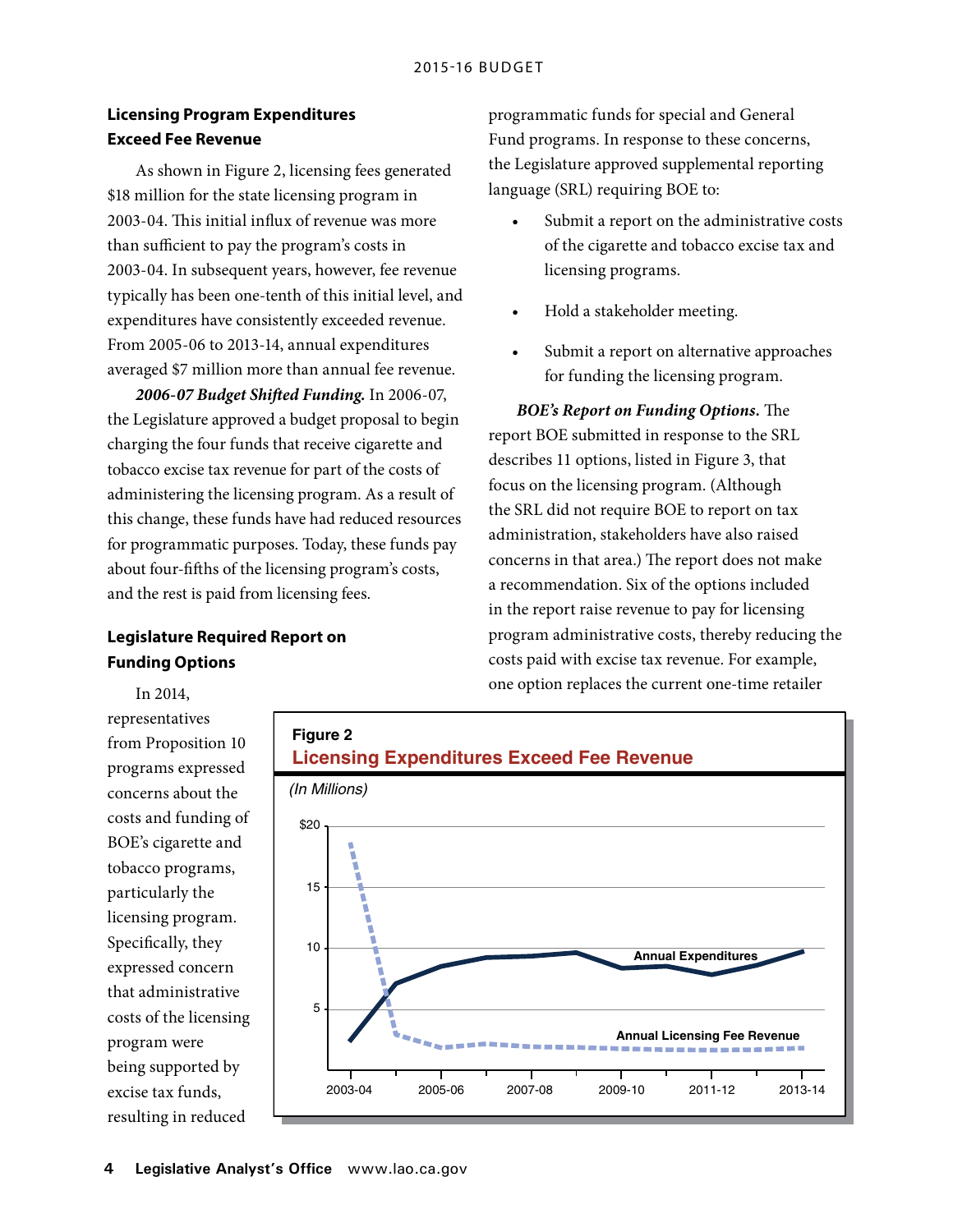licensing fee with a recurring fee. Four of the options reduce administrative costs—such as by requiring licensees to file schedules and returns electronically. One option does not raise additional revenue or decrease costs, but shifts greater responsibility for paying for this program's costs to the General Fund.

## **Analysis**

The Legislature faces two key decisions regarding BOE's cigarette and tobacco programs: (1) how to pay for them, and (2) how much to spend on them.

## **Funding Sources for BOE's Cigarette and Tobacco Programs**

*Reasonable for Excise Taxes to Pay for Excise Tax Administration.* California has many revenue sources that are shared by multiple funds or entities, including the sales tax. When multiple entities or funds share revenues, it is common for the cost of

tax administration to be split across all beneficiaries in direct proportion to the revenues they receive. The current system of cost allocation for the cigarette and tobacco excise tax program appears to be consistent with this practice and consistent with the provisions of Propositions 99 and 10.

*Use Licensing Fees to Pay for Licensing Program.* In general, we think it is preferable to pay for the licensing program with licensing fees. Using cigarette and tobacco excise tax revenue for this

purpose appears somewhat inconsistent with the provisions of Propositions 99 and 10. Specifically, these measures provide that their funds are to be used for specific programmatic purposes, with a portion of the revenues set aside for tax administration and collection. (We note that the tobacco licensing program did not exist at the time voters approved Propositions 99 and 10.)

#### **Expenditures on BOE's Cigarette and Tobacco Programs**

*Potential Efficiencies in Licensing Program.*  As noted above, there is currently a significant operating deficit in the licensing program. Closing this gap primarily through reduced spending, however, would be risky. This is because the Legislature created the licensing program to comply with the MSA requirement for diligent enforcement of tobacco laws, and states found not to be diligent have had their revenues reduced. There are ways, though, to reduce administrative

## **Figure 3 Proposals Listed in BOE's Supplemental Report**

#### **Proposals to Raise Revenue to Pay for Licensing Program Costs**

- Institute a recurring fee at the retail level to increase the share of costs covered by the licensing fees.
- Increase the taxes assessed on cigarettes and tobacco products by an unspecified amount.
- Reevaluate the cigarette stamp discount in order to increase revenue.
- Increase penalties and fines to mitigate the shortfall of the licensing program.
- Tax electronic cigarettes, dissolvable tobacco, and other recently developed products by expanding the definition of "tobacco products."
- Increase collection efforts related to tax due on out-of-state cigars shipped into California by unregistered distributors.

#### **Proposals to Reduce Licensing Program Administrative Costs**

- Reduce spending and cap administrative costs on the cigarette and tobacco products licensing program.
- Allow cigarette and tobacco retailer licenses to be issued in perpetuity.
- Require cigarette and tobacco products licensees to file electronically.
- Create efficiencies between state and local agencies in order to reduce the duplication of efforts.

#### **Proposal to Change Allocation of Administrative Costs**

• Pay for the cigarette and tobacco products licensing program with funds from the General Fund.

BOE = Board of Equalization.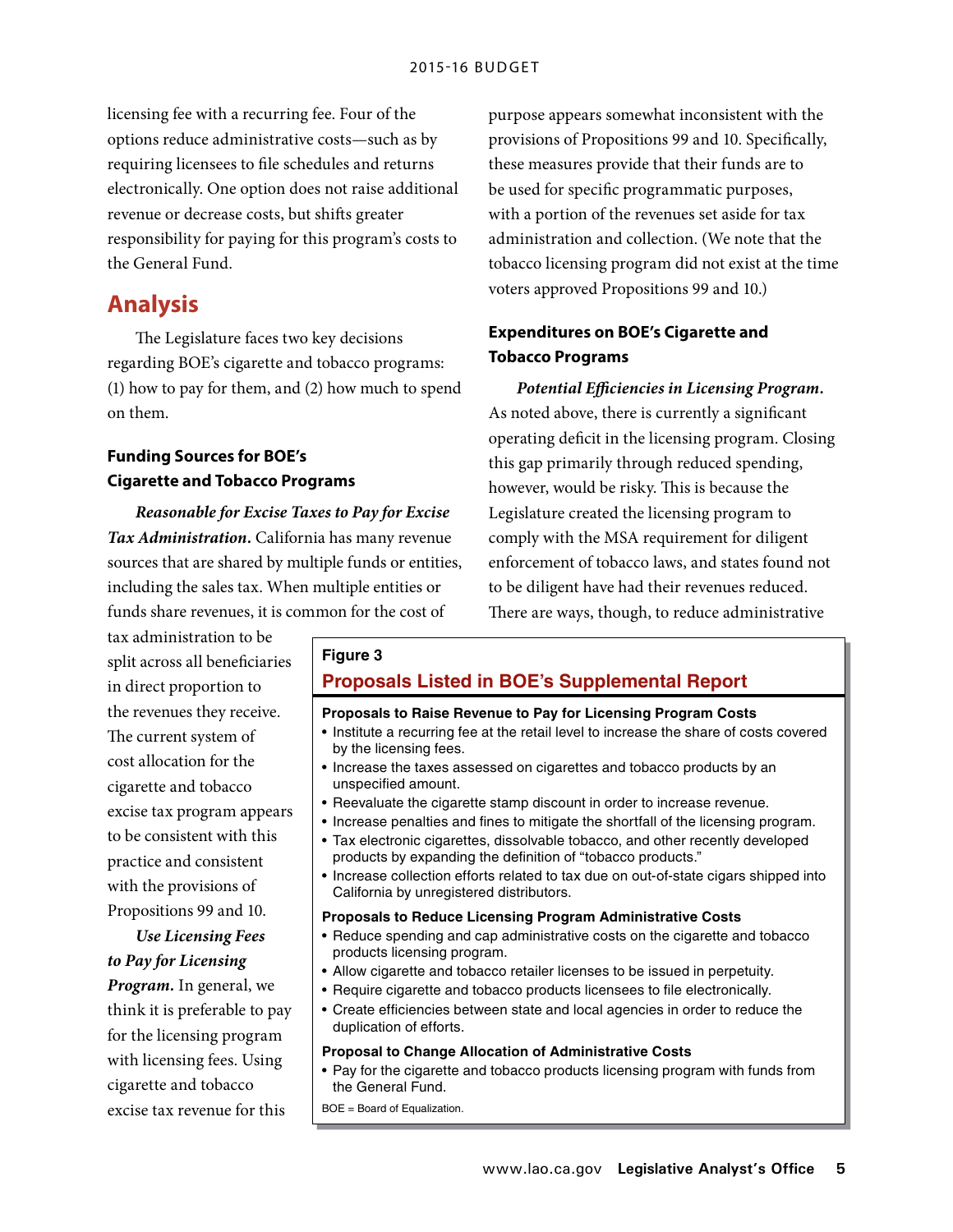costs without sacrificing program effectiveness. For example, the stakeholder proposal related to electronic filing of schedules and tax returns identifies a likely administrative efficiency. As described above, the MSA requires the state to keep accurate records of cigarette sales. With hundreds of millions of packs of cigarettes sold in California each year, managing these records is costly. Cigarette distributors, wholesalers, and retailers often submit schedules and returns on paper, increasing the cost of entering and verifying data. If the state received more of these records in electronic form, it could potentially achieve similar outcomes with lower state administrative costs. We note, however, that requiring electronic filing could be costly for some businesses, at least initially.

## **Recommendations**

### **Use Excise Tax Revenue to Fund Tax Administration, Not Licensing Costs**

As described above, using cigarette and tobacco excise tax revenue to pay for excise tax administration is reasonable and is authorized under Propositions 99 and 10. Most revenue from cigarette and tobacco excise taxes goes to special funds created by ballot measures. These ballot measures specify that the funds are available for programmatic purposes and for the cost of tax administration and collection. These ballot measures do not explicitly authorize the use of these funds to administer a licensing program. Consequently, we recommend that the Legislature direct the administration to discontinue the practice of charging funds receiving tobacco excise tax revenues for licensing program costs.

#### **Temporarily Increase Amount and Frequency of License Fees**

We recommend that the Legislature temporarily increase the fees charged for the cigarette and tobacco licensing program with the goal of using fee revenues to pay for all licensing program costs. For example, we estimate that the following changes in the fee structure would generate sufficient revenue for this purpose: (1) replace the current \$100 one-time fee for retailers of cigarettes and tobacco products with an annual fee of \$250, and (2) increase the annual fee paid by wholesalers and distributors from \$1,000 to \$1,250.

We recommend that the Legislature implement the fee increases on a temporary basis, expiring after about four years. A fixed expiration date would provide an opportunity for the Legislature to reassess whether fee revenues line up with ongoing program costs. If electronic filing or other efficiencies reduced state administrative costs, the Legislature could reduce the fees. Alternatively, if the fees generated less revenue than needed, the Legislature could evaluate whether additional cost containment measures were needed or further fee increases were warranted. Any shortfall in funding over the next four years could be addressed by directing the administration to use the balance of the licensing fee fund (estimated to be \$8.6 million in 2014-15).

## **Direct BOE and DOJ to Develop Electronic Filing Proposal**

As described above, BOE's cigarette and tobacco programs are data-intensive, so increasing the rate of electronic filing likely would reduce state administrative costs. We recommend that the Legislature adopt budget bill language requiring BOE and DOJ to develop and report on at least one proposal for a statutory change related to electronic filing. Such a report should address:

How the proposal would affect each department's ongoing administrative costs.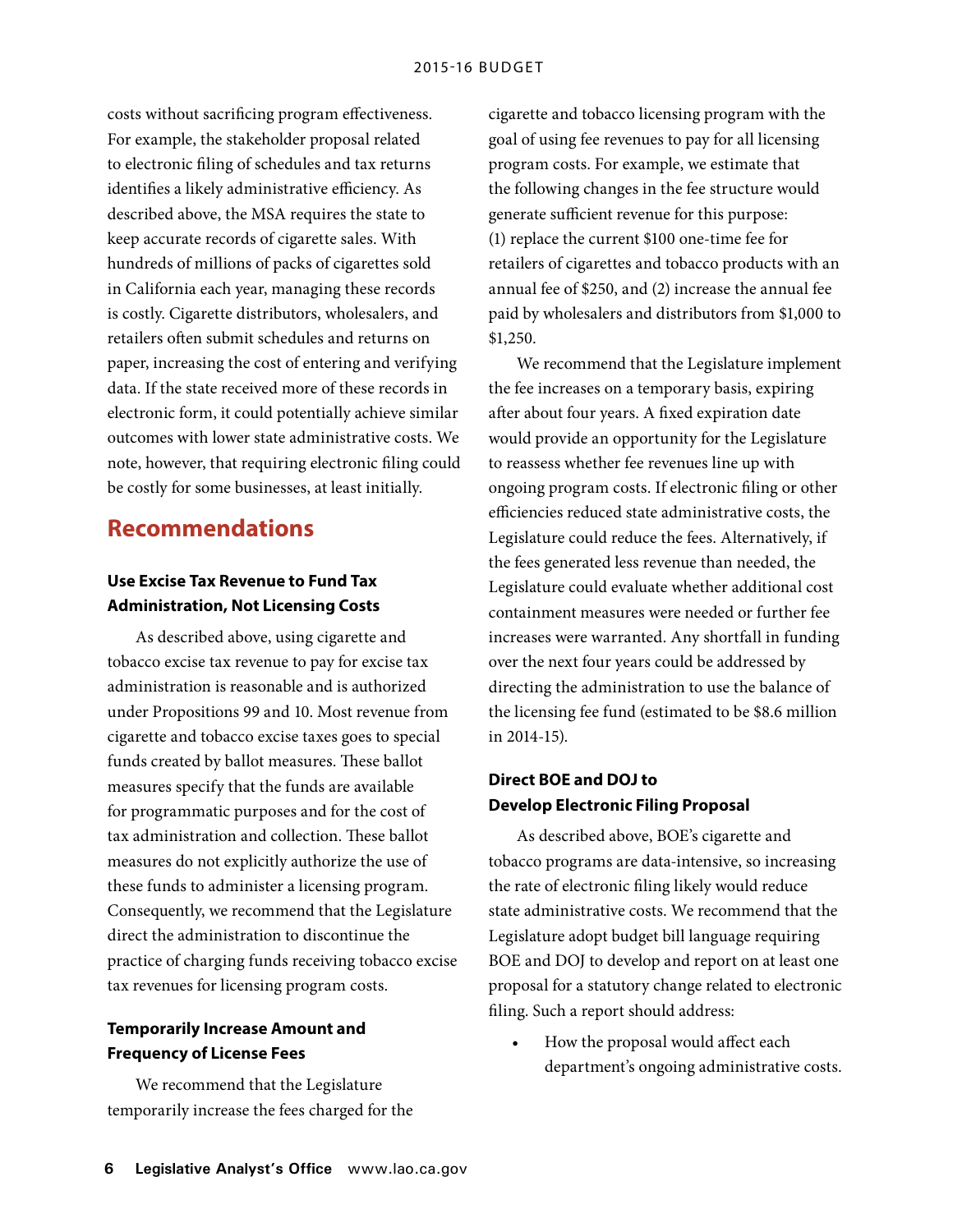- Whether to require electronic filing or to provide an incentive. For example, the state could charge a higher fee for licensees that submit information on paper and a lower fee for licensees that submit information electronically.
- Whether to extend this requirement or incentive to all licensees, or to apply it only to certain types of businesses, such as wholesalers and distributors.